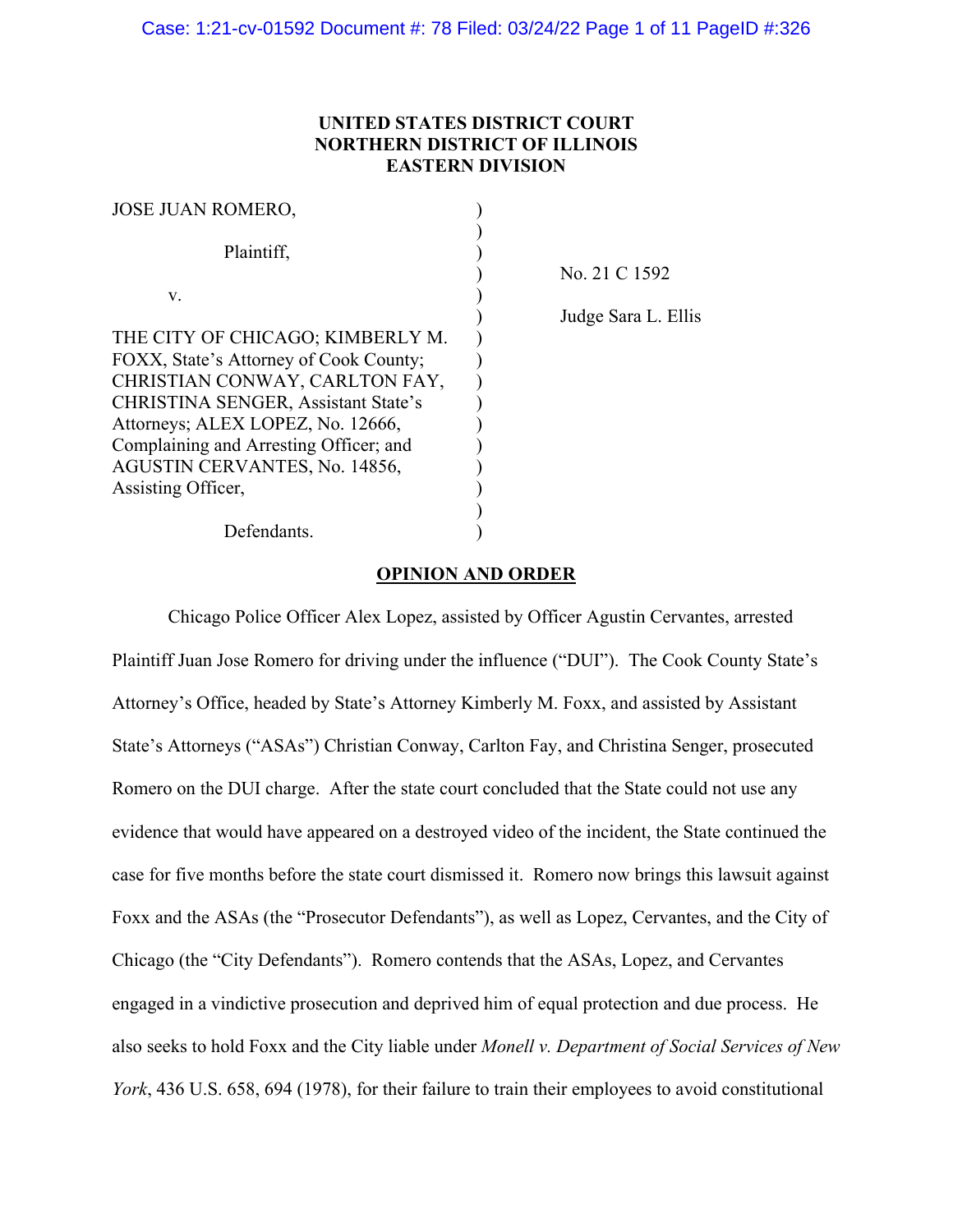violations. All Defendants have filed motions to dismiss pursuant to Federal Rule of Civil Procedure  $12(b)(6)$  $12(b)(6)$ .<sup>1</sup> The Court dismisses the Prosecutor Defendants with prejudice because absolute prosecutorial and Eleventh Amendment immunities bar Romero's claims against them in their individual and official capacities. Romero also has failed to sufficiently allege Lopez and Cervantes' involvement in any constitutional violation, and so the Court dismisses the claims against the City Defendants without prejudice.

# **BACKGROUND**[2](#page-1-1)

While driving home from work on November 7, 2017 around 9:51 p.m., Romero was in a car accident at 5151 N. Milwaukee Avenue, Chicago, Illinois. Chicago police officers, including Lopez and Cervantes, arrived at the scene to investigate. Lopez arrested Romero for DUI and also issued him a traffic ticket for failure to yield. Romero refused to take a breathalyzer test or provide a statement. He also did not perform any field tests. Chicago police impounded and towed his car, and Romero remained in police custody from approximately 11:42 p.m. until 2:45

<span id="page-1-0"></span> $1$  The Court gave Romero until January 25, 2022 to respond to the motions to dismiss. The Court indicated that it would not consider further extensions of time or excuses from Romero concerning his need for additional time. Doc. 66. Nonetheless, Romero filed his response to the Prosecutor Defendants' motion to dismiss one day late and failed to file a response to the City Defendants' motion to dismiss. The Prosecutor Defendants have asked the Court to strike Romero's response and dismiss the case with prejudice due to Romero's history of disregarding court orders, but they also substantively responded to Romero's arguments. The City Defendants similarly asked the Court to dismiss the case with prejudice given that Romero has failed to prosecute his case against them. Romero has since filed a request to allow the response to the Prosecutor Defendants' motion to stand and to schedule oral argument to allow him to present his response to the City Defendants' motion, providing additional excuses for why he did not comply with the filing date. Docs. 72, 76. Although the Court does not find it appropriate to schedule oral argument in this case, the Court will decide the issues on the merits instead of technicalities. *See Holmes v. W. Side Veterans Admin. V.A. Hosp.*, No. 04 C 2287, 2007 WL 9813407, at \*4 (N.D. Ill. Feb. 2, 2007) ("As a general rule, it is preferable to decide cases on the merits rather than on what are arguably technicalities."). Thus, the Court grants Romero's request to allow his response to the Prosecutor Defendants' motion to dismiss to stand and denies the Prosecutor and City Defendants' requests to dismiss the case with prejudice for want of prosecution. The Court warns Romero that it will not extend the same consideration to him again.

<span id="page-1-1"></span><sup>&</sup>lt;sup>2</sup> The Court takes the facts in the background section from Romero's first amended complaint and presumes them to be true for the purpose of resolving Defendants' motions to dismiss. *See Phillips v. Prudential Ins. Co. of Am.*, 714 F.3d 1017, 1019–20 (7th Cir. 2013).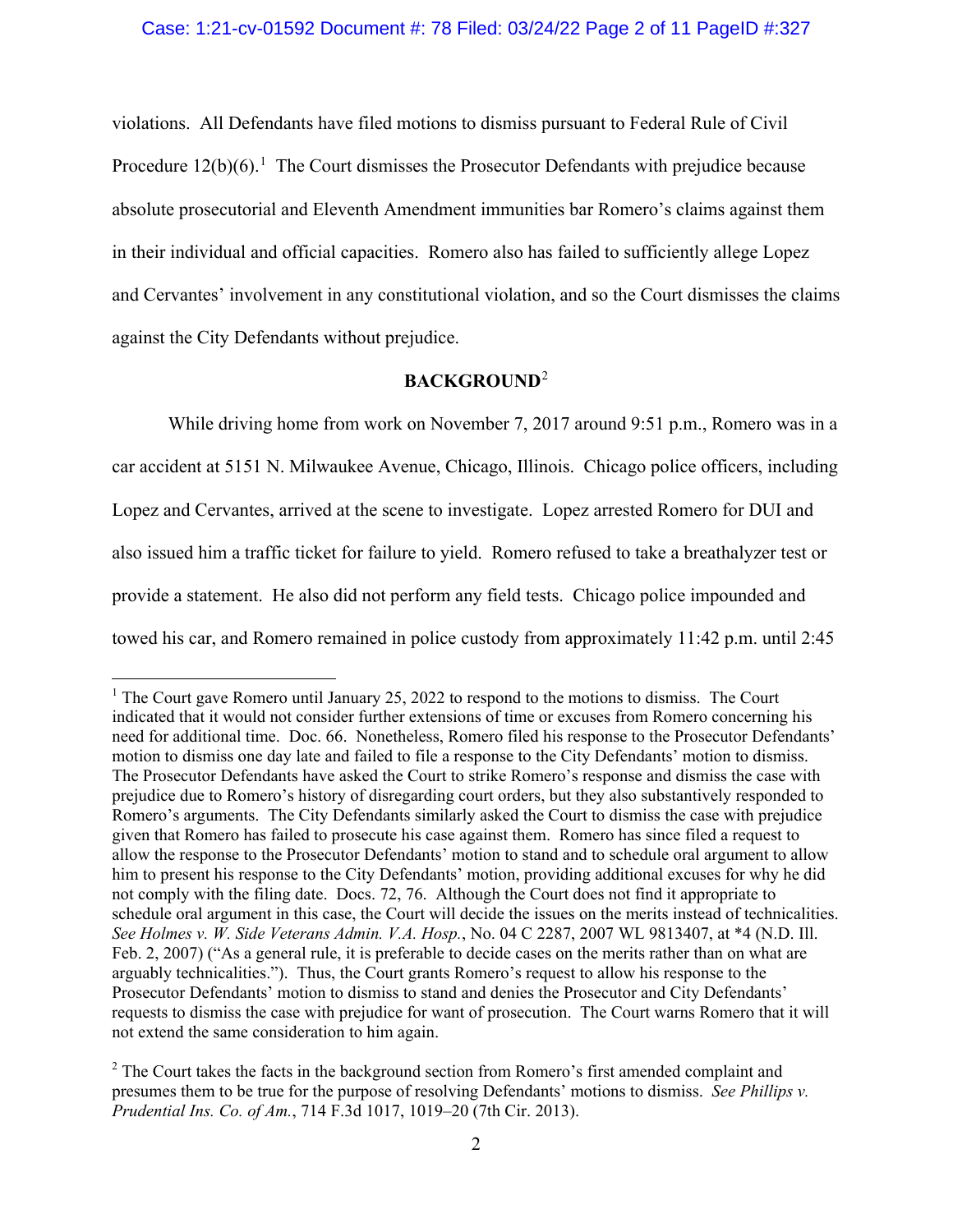#### Case: 1:21-cv-01592 Document #: 78 Filed: 03/24/22 Page 3 of 11 PageID #:328

a.m. on November 8. In his complaint against Romero, Lopez stated that a recording of the scene directly before and during Romero's arrest existed.

Upon his release from custody on November 8, Romero received a court date of December 18. But his case was continued to January 26, 2018, at which time the State provided written discovery to Romero indicating that the incident had been recorded and an extended hold had been placed on the digitally recorded data. Romero demanded production of the video, with the State agreeing to provide it at the following court date. But on March 15, the City's records department indicated that the video had been "deleted based on the department's retention schedule." Doc. 50 ¶ 10. In response, on April 27, Romero's counsel indicated he would file a motion to suppress based on the lack of video and argued that the State no longer had any probable cause to continue the case. Romero then filed the motion to suppress on June 7.

On October 17, Romero filed an amended motion to suppress based on the lack of video evidence. On February 18, 2019, Romero's counsel wrote to the State to suggest resolution of the case, claiming that the State had no good faith basis to continue prosecuting it, but counsel never received a response to the letter. The state court finally heard Romero's motion to suppress on June 10, ruling in Romero's favor. The state court "barred [the State] from presenting any evidence that would have been seen or heard if the video had been kept in existence." *Id.* 121. Romero then demanded a speedy trial in writing, with the state court confirming that the 160-day period started to run on that date. Instead of dropping the DUI case, the State sought reconsideration of the state court's decision to suppress any non-video evidence on July 9. The state court summarily rejected the motion. Romero had five subsequent court dates between July and October 2019, with the State requesting continuances at each one based on the unavailability of witnesses. On November 18, the State orally moved to *nolle prosequi*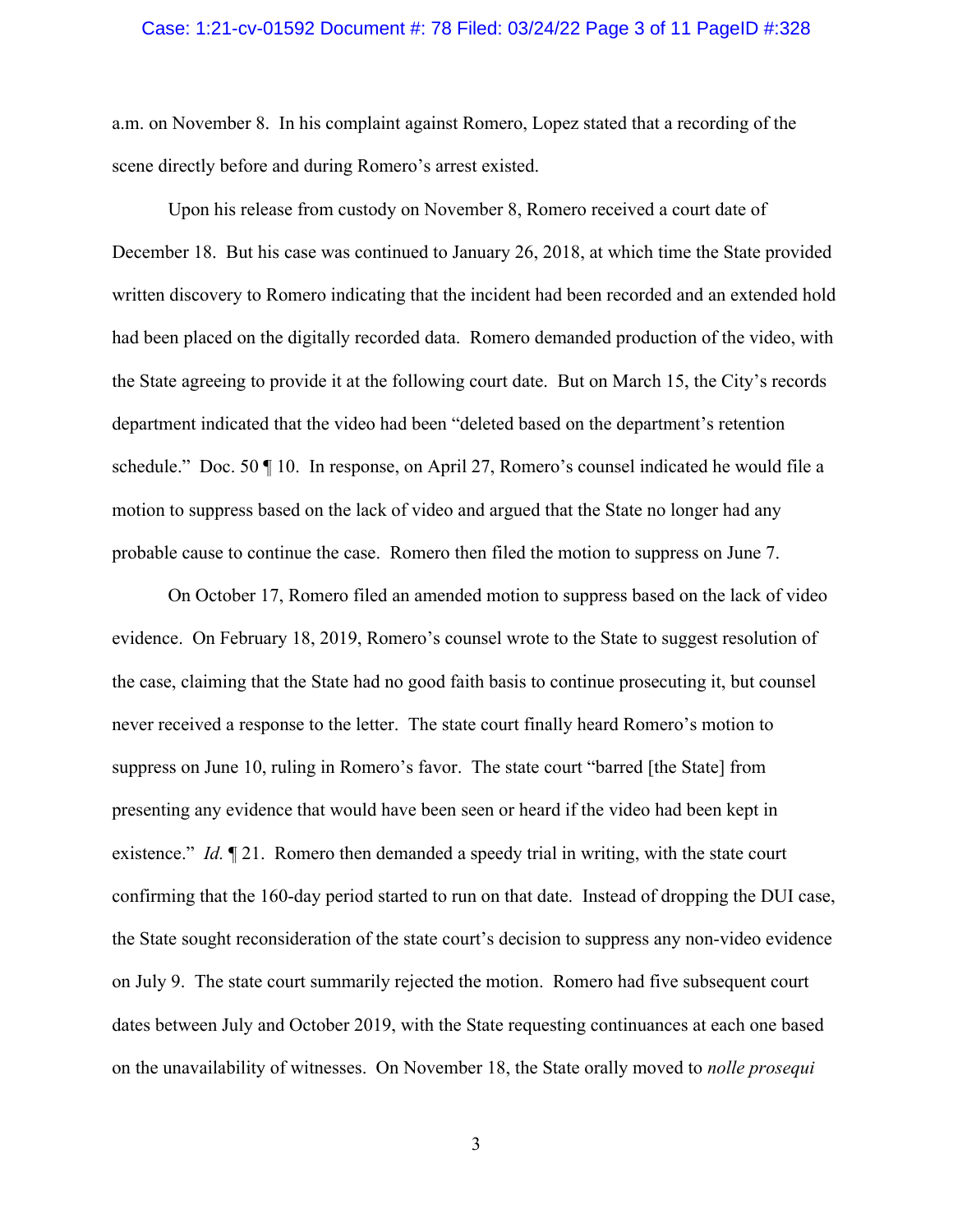#### Case: 1:21-cv-01592 Document #: 78 Filed: 03/24/22 Page 4 of 11 PageID #:329

the case, a motion the state court granted. The state court also granted Romero's motion to dismiss based on violation of the speedy trial statute that same day.

The State did not provide notice to Lopez or Cervantes of the state court's order barring testimony that would have appeared on the video of the incident. Instead, it allowed the officers to believe that they needed to continue appearing at the court hearings so as to present the appearance of a viable case. The State also did not notify the officers of the need to withdraw the criminal complaint or correct the record concerning the existence of the video.

The State's actions with respect to Romero's DUI case, continuing the case despite the lack of evidence and the running of the speedy trial clock, stand in contrast with the approach taken to DUI cases in suburban Cook County courtrooms, which include fewer continuances and court appearances. This appears to result from a State's Attorney's policy or practice of refusing to dismiss or *nolle prosequi* DUI cases arising in the City regardless of the potential for conviction.

#### **LEGAL STANDARD**

A motion to dismiss under Rule 12(b)(6) challenges the sufficiency of the complaint, not its merits. Fed. R. Civ. P. 12(b)(6); *Gibson v. City of Chicago*, 910 F.2d 1510, 1520 (7th Cir. 1990). In considering a Rule 12(b)(6) motion, the Court accepts as true all well-pleaded facts in the plaintiff's complaint and draws all reasonable inferences from those facts in the plaintiff's favor. *Kubiak v. City of Chicago*, 810 F.3d 476, 480–81 (7th Cir. 2016). To survive a Rule 12(b)(6) motion, the complaint must assert a facially plausible claim and provide fair notice to the defendant of the claim's basis. *Ashcroft v. Iqbal*, 556 U.S. 662, 678 (2009); *Bell Atl. Corp. v. Twombly*, 550 U.S. 544, 555 (2007); *Adams v. City of Indianapolis*, 742 F.3d 720, 728–29 (7th Cir. 2014). A claim is facially plausible "when the plaintiff pleads factual content that allows the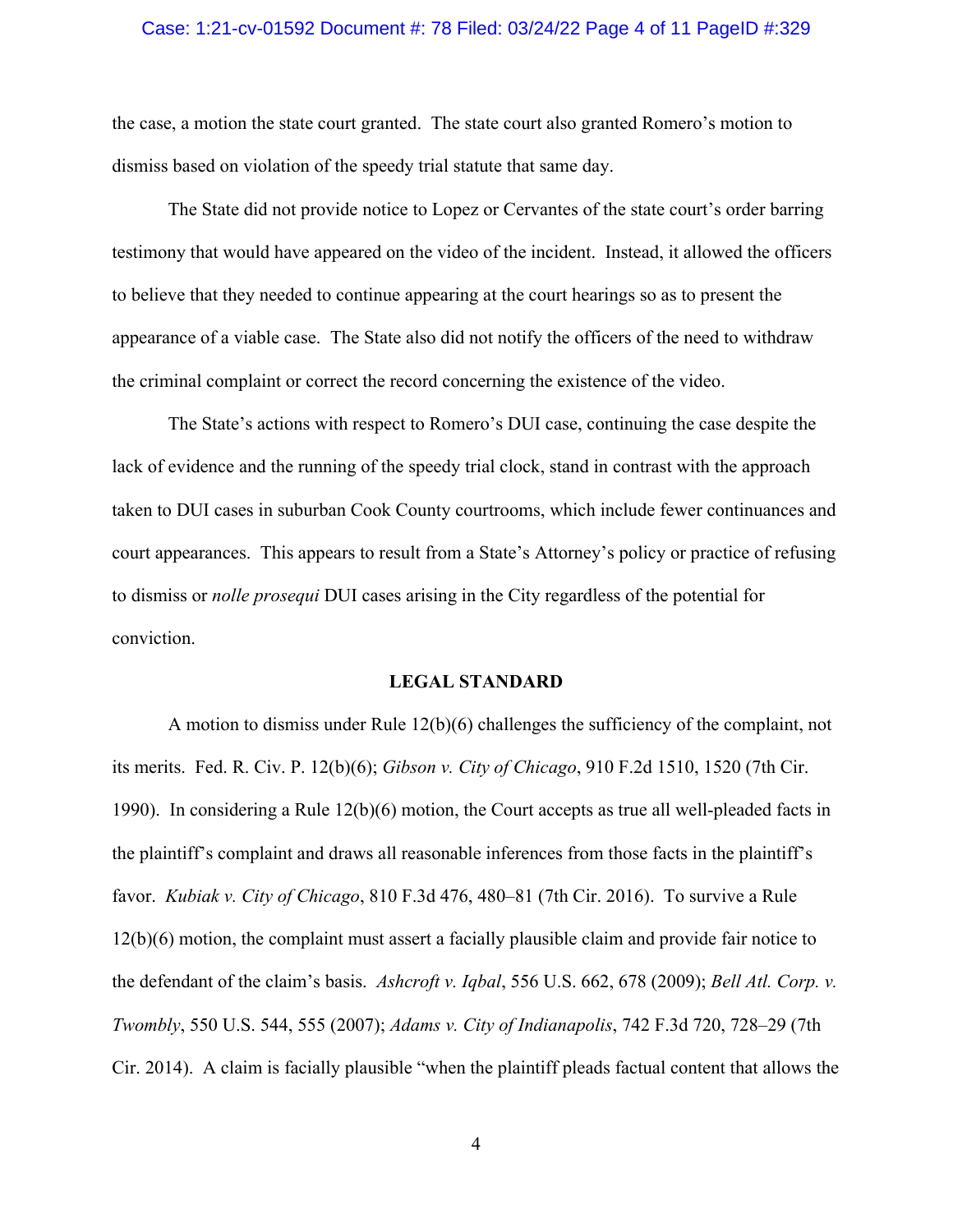## Case: 1:21-cv-01592 Document #: 78 Filed: 03/24/22 Page 5 of 11 PageID #:330

court to draw the reasonable inference that the defendant is liable for the misconduct alleged." *Iqbal*, 556 U.S. at 678.

#### **ANALYSIS**

#### **I. Claims Against the Prosecutor Defendants**

## **A. Individual Capacity Claims**

The Prosecutor Defendants contend that various immunities, including absolute prosecutorial immunity, protect them from any claims brought against them in their individual capacities.<sup>[3](#page-4-0)</sup> In determining whether the Prosecutor Defendants enjoy absolute or qualified immunity for their actions, the Court applies a "functional approach which looks to the nature of the function performed, not the identity of the actor who performed it." *Buckley v. Fitzsimmons*, 509 U.S. 259, 269 (1993) (citations omitted) (internal quotation marks omitted). "A prosecutor is absolutely immune from suit for all actions and decisions undertaken in furtherance of his prosecutorial duties." *Fields v. Wharrie*, 672 F.3d 505, 510 (7th Cir. 2012); *see also Imbler v. Pachtman*, 424 U.S. 409, 431 (1976) ("[I]n initiating a prosecution and in presenting the State's case, the prosecutor is immune from a civil suit for damages under § 1983."). Absolute immunity "broadly cover[s] all conduct associated with the judicial phase of the criminal process." *Bianchi v. McQueen*, 818 F.3d 309, 316 (7th Cir. 2016). "[A]bsolute immunity shields a prosecutor 'even if he initiates charges maliciously, unreasonably, without probable cause, or even on the basis of false testimony or evidence.'" *Diestelhorst v. Ryan*, 20 F. App'x

<span id="page-4-0"></span><sup>&</sup>lt;sup>3</sup> Although the parties do not clearly distinguish between claims against and defenses applicable to the Prosecutor Defendants in their individual and official capacities, absolute prosecutorial immunity is a personal defense and so only applies to claims against a defendant sued in their individual capacity and not to official capacity claims. *See Weatherspoon v. Khoury*, No. 1:20-cv-02077, 2021 WL 2401970, at \*2 (S.D. Ind. June 11, 2021) ("In an 'official-capacity action, [personal] defenses are unavailable. The only immunities that can be claimed in an official-capacity action are forms of sovereign immunity that the entity, qua entity, may possess, such as the Eleventh Amendment.' Accordingly, Khoury, sued in her *official* capacity, cannot assert the *personal* defense of absolute prosecutorial immunity." (alteration in original) (quoting *Kentucky v. Graham*, 473 U.S. 159, 167 (1985))).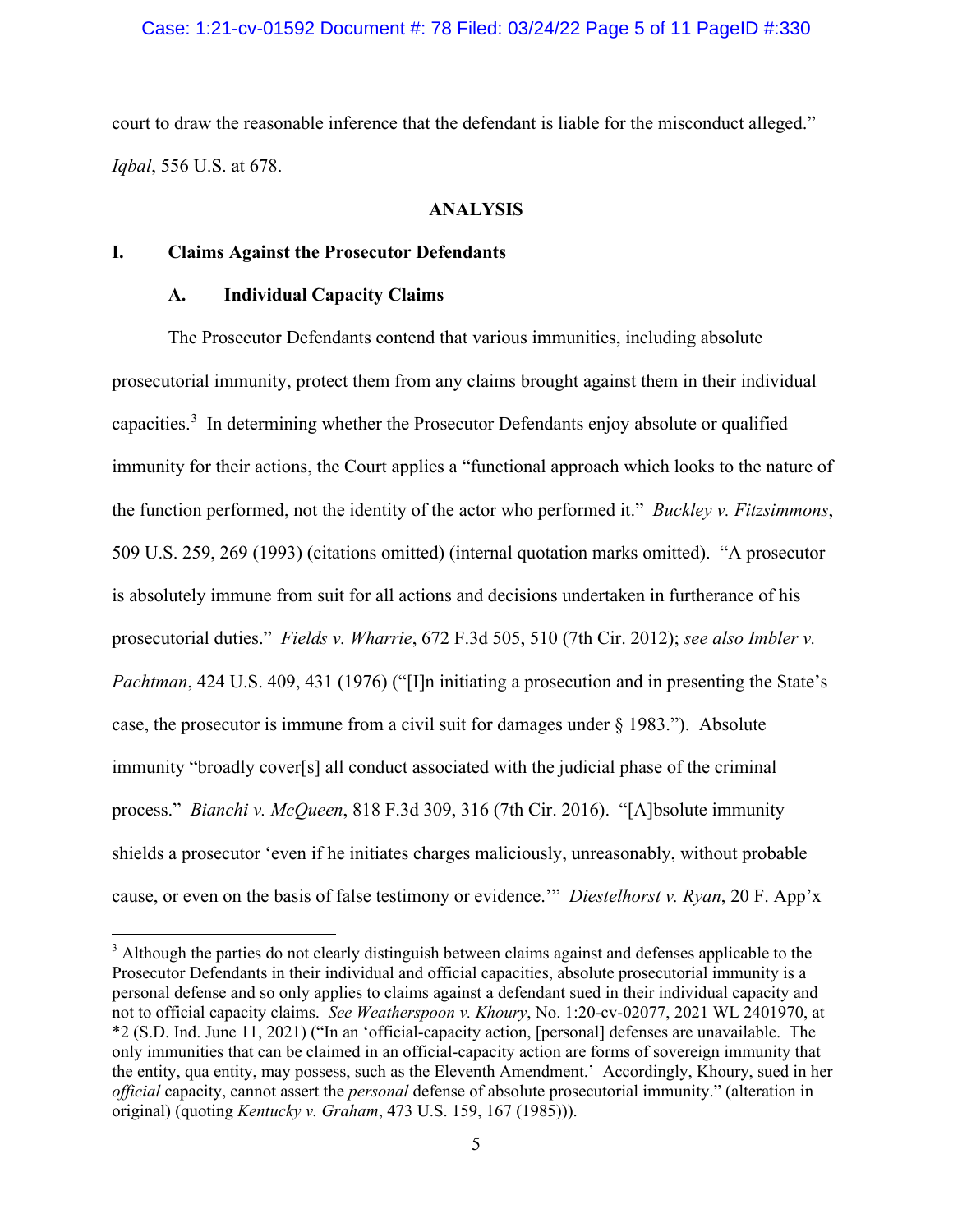#### Case: 1:21-cv-01592 Document #: 78 Filed: 03/24/22 Page 6 of 11 PageID #:331

544, 546 (7th Cir. 2001) (quoting *Henry v. Farmer City State Bank*, 808 F.2d 1228, 1238 (7th Cir. 1986)). But a prosecutor's actions with respect to investigative tasks receive only qualified immunity. *Bianchi*, 818 F.3d at 316, 318.

Here, the ASAs' conduct in pursuing and managing the criminal prosecution of Romero involved core prosecutorial functions, meaning absolute immunity applies. *See id.* at 316 (absolute immunity "cover[s] all conduct associated with the judicial phase of the criminal process"); *Dixon v. Affrunti*, No. 19-3119, 2019 WL 3718786, at \*2 (C.D. Ill. Aug. 7, 2019) ("[T]he decision to continue a prosecution is an action intimately associated with the judicial process."). Although Romero alleges that the ASAs "went rouge [sic], and thus lost all immunity from civil suit" by seeking continuances of his case after the court granted the motion to suppress, Doc. 50 ¶ 32, the Seventh Circuit has refused to "create a new rule that applies qualified immunity to prosecutors engaged in core prosecutorial functions if the prosecutors engaged in 'unlawful rogue conduct.'" *Jones v. Cummings*, 998 F.3d 782, 788 (7th Cir. 2021). As the Seventh Circuit reiterated, "[a] prosecutor's 'motives are irrelevant to the absolute immunity question when the actions she is accused of taking are intimately associated with the quasi-judicial phase of the criminal process.'" *Id.* (quoting *Tobey v. Chibucos*, 890 F.3d 634, 649–50 (7th Cir. 2018)). Thus, regardless of whether the ASAs acted in bad faith or "went rogue," absolute immunity bars Romero's claims against the ASAs in their individual capacities. *See Davis v. Zirkelbach*, 149 F.3d 614, 617 (7th Cir. 1998) (decision to continue prosecution, even where it may have rested on a violation of the Federal Wiretap Act, protected by absolute immunity); *Owens v. Consol. City of Indianapolis & Marion Cnty.*, No. 1:20-cv-01900, 2021 WL 1220623, at  $*3$  (S.D. Ind. Apr. 1, 2021) (absolute immunity protected prosecutor notwithstanding the plaintiff's allegations that the prosecutor pursued baseless charges against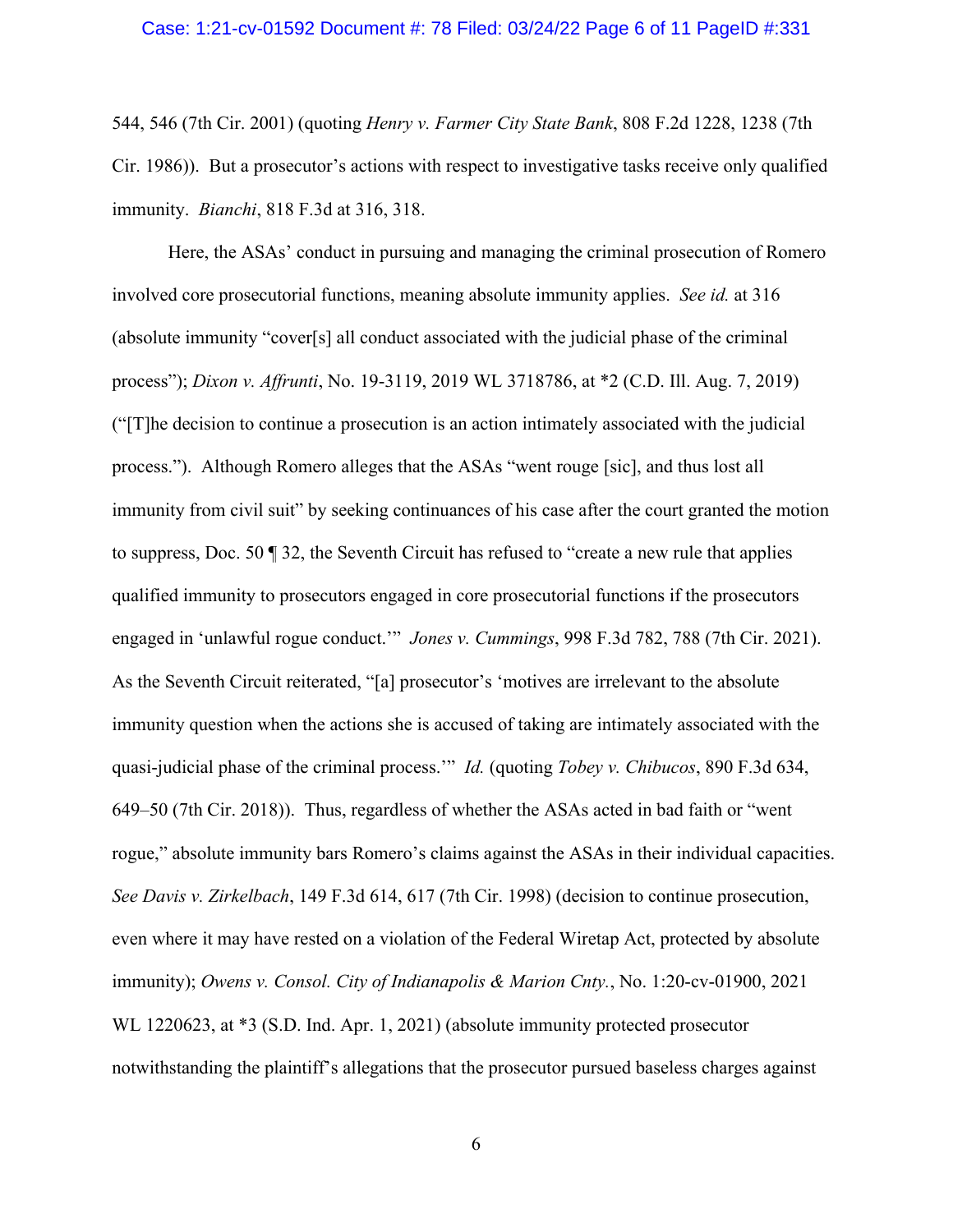#### Case: 1:21-cv-01592 Document #: 78 Filed: 03/24/22 Page 7 of 11 PageID #:332

him, finding that such allegations related to "the evaluation of evidence, and the preparing and filing of charges").

Additionally, absolute immunity bars any claim against Foxx in her individual capacity for her alleged failure to adequately train, supervise, and control the ASAs to prevent constitutional violations. In *Van de Kamp v. Goldstein*, the Supreme Court extended absolute immunity to supervisors for constitutional violations that resulted from their failure to train and supervise other prosecutors. 555 U.S. 335, 339 (2009). The Supreme Court concluded that, although training and supervision generally involve administrative procedures, because they are connected with a prosecutor's basic trial advocacy duties, absolute immunity bars claims based on a prosecutor's alleged constitutionally inadequate supervision or training procedures. *Id.* at 344, 346; *see also Andrews v. Burge*, 660 F. Supp. 2d 868, 877 (N.D. Ill. 2009) ("Decisions about what training to provide come under the immunity umbrella."). Thus, absolute immunity bars all of Romero's claims against the Prosecutor Defendants in their individual capacities.

#### **B. Official Capacity Claim Against Foxx**

Although not labeled as such, Romero also appears to assert an official capacity claim against Foxx based on the existence of a selective enforcement policy by which her office continues to pursue DUI cases in the City that do not have merit until the state court dismisses the cases for speedy trial violations, while bringing suburban DUI prosecutions to a more expeditious resolution. Romero seeks injunctive relief to prevent him from experiencing the same protracted proceedings in the future.

The Eleventh Amendment bars suits in federal court against state officials acting in their official capacities. *Ind. Prot. & Advoc. Servs. v. Ind. Fam. & Soc. Servs. Admin.*, 603 F.3d 365, 370 (7th Cir. 2010). In Illinois, Eleventh Amendment immunity extends to State's Attorneys,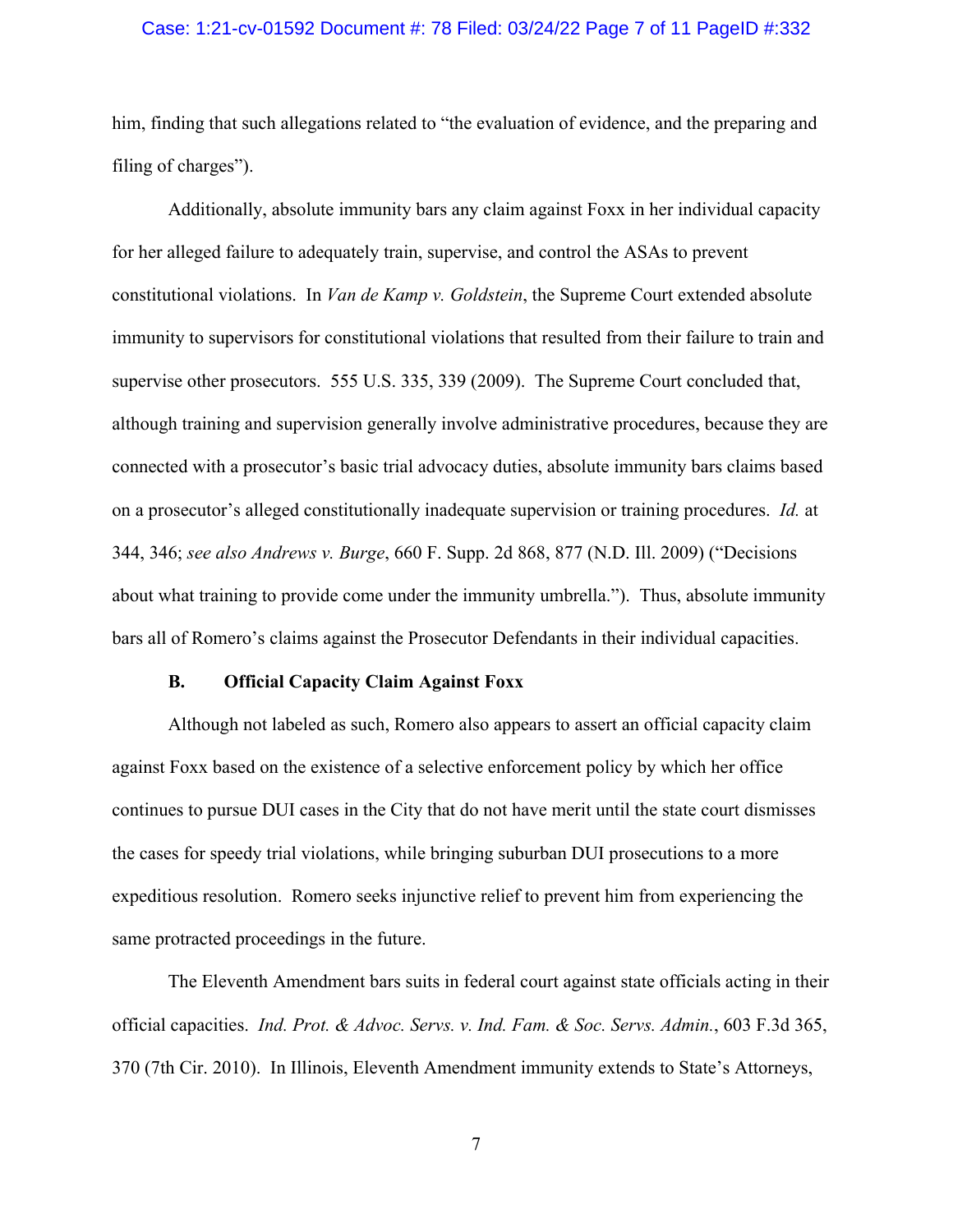such as Foxx. *Garcia v. City of Chicago*, 24 F.3d 966, 969 (7th Cir. 1994) (citing *Ingemunson v. Hedges*, 133 Ill. 2d 364, 370 (1990)). But the Eleventh Amendment does not shield claims against state officials for injunctive relief because "official-capacity actions for prospective relief are not treated as actions against the State." *Graham*, 473 U.S. at 167 n.14 (1985) (citing *Ex parte Young*, 209 U.S. 123, 155–56 (1908)); *Marie O. v. Edgar*, 131 F.3d 610, 615 (7th Cir. 1997) ("[S]uits against state officials seeking prospective equitable relief for ongoing violations of federal law are not barred by the Eleventh Amendment under the *Ex parte Young* doctrine."). That said, such actions may only proceed where a plaintiff seeks prospective relief from future harm and cannot be used to obtain a judgment declaring that state officials "violated federal law in the past." *P.R. Aqueduct & Sewer Auth. v. Metcalf & Eddy, Inc.*, 506 U.S. 139, 146 (1993). In other words, Romero must allege that he faces a real and immediate threat of future injury, with "past exposure to illegal conduct . . . if unaccompanied by any continuing, present adverse effects" insufficient. *Simic v. City of Chicago*, 851 F.3d 734, 738 (7th Cir. 2017). Here, although Romero claims he seeks injunctive relief to prevent future harm, he has not alleged anything to suggest he faces future injury. Instead, his claims rely solely on past conduct, and the Court cannot infer that he faces any continuing effects of the past prosecution or the immediate threat of another DUI prosecution. Therefore, because Romero does not properly seek injunctive relief, the Eleventh Amendment bars him from proceeding against Foxx on an official capacity claim.

## **II. Claims Against the City Defendants**

## **A. Claims Against Lopez and Cervantes**

Lopez and Cervantes argue that the Court should dismiss Romero's claims against them because he has failed to plead their involvement in an alleged constitutional violation. Initially,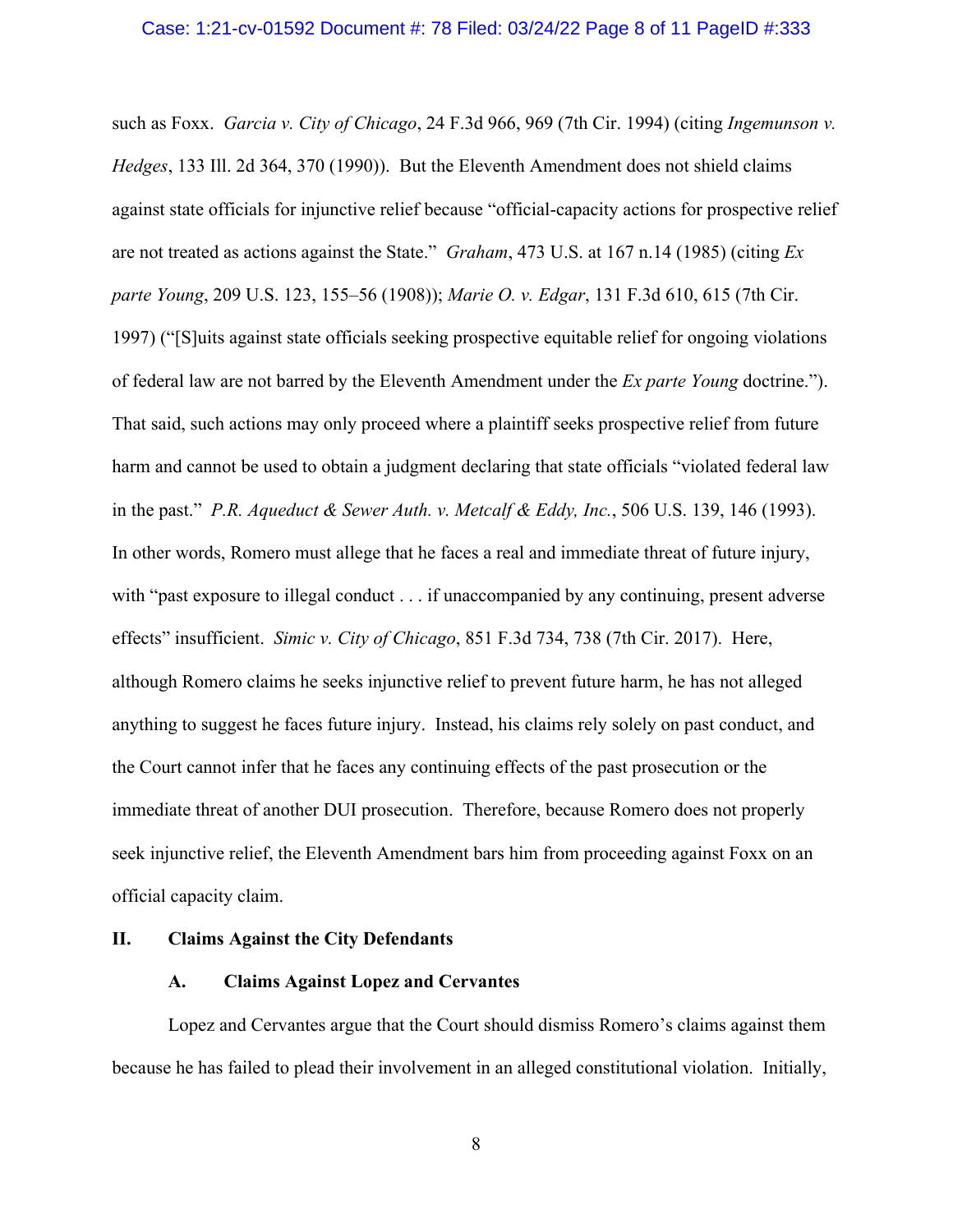#### Case: 1:21-cv-01592 Document #: 78 Filed: 03/24/22 Page 9 of 11 PageID #:334

Romero appears to argue that Lopez should have withdrawn the criminal complaint once the state court granted the motion to suppress because probable cause no longer existed at that point. But "there is no such thing as a constitutional right not to be prosecuted without probable cause," *Serino v. Hensley*, 735 F.3d 588, 593 (7th Cir. 2013), and so Romero cannot base a claim against Lopez on his failure to withdraw the complaint or amend the police report to reflect the state court's ruling. *Id.* at 592.

Romero further frames his claims as ones for deprivation of due process and equal protection. To the extent any such claims are viable, Romero has failed to plausibly allege Lopez and Cervantes' involvement in the alleged constitutional violations. "Individual liability pursuant to § 1983 requires personal involvement in the alleged constitutional deprivation." *Carmody v. Bd. of Trs. of Univ. of Ill.*, 893 F.3d 397, 401 (7th Cir. 2018) (citation omitted). Romero must allege "a causal connection between (1) the sued officials and (2) the alleged misconduct." *Colbert v. City of Chicago*, 851 F.3d 649, 657 (7th Cir. 2017). And specifically with respect to an equal protection claim, personal involvement "requires specific intent to discriminate" by each sued official. *Taylor v. Ways*, 999 F.3d 478, 494 (7th Cir. 2021).

Here, instead of alleging how Lopez and Cervantes caused any constitutional violation, Romero's allegations focus on the actions of the ASAs in continuing to prosecute the case. Romero does not allege that Lopez or Cervantes had any involvement in the ASAs' decisions regarding the prosecution of the case. And he further undermines any basis for finding Lopez and Cervantes contributed to the violations by acknowledging that they had no knowledge of the ruling on the motion to suppress or that their services to prove up the case were no longer necessary. *See, e.g.*, Doc. 50 ¶¶ 36, 38–39, 43. Nor does Romero include any basis from which the Court could infer that Lopez and Cervantes had a specific intent to discriminate against him.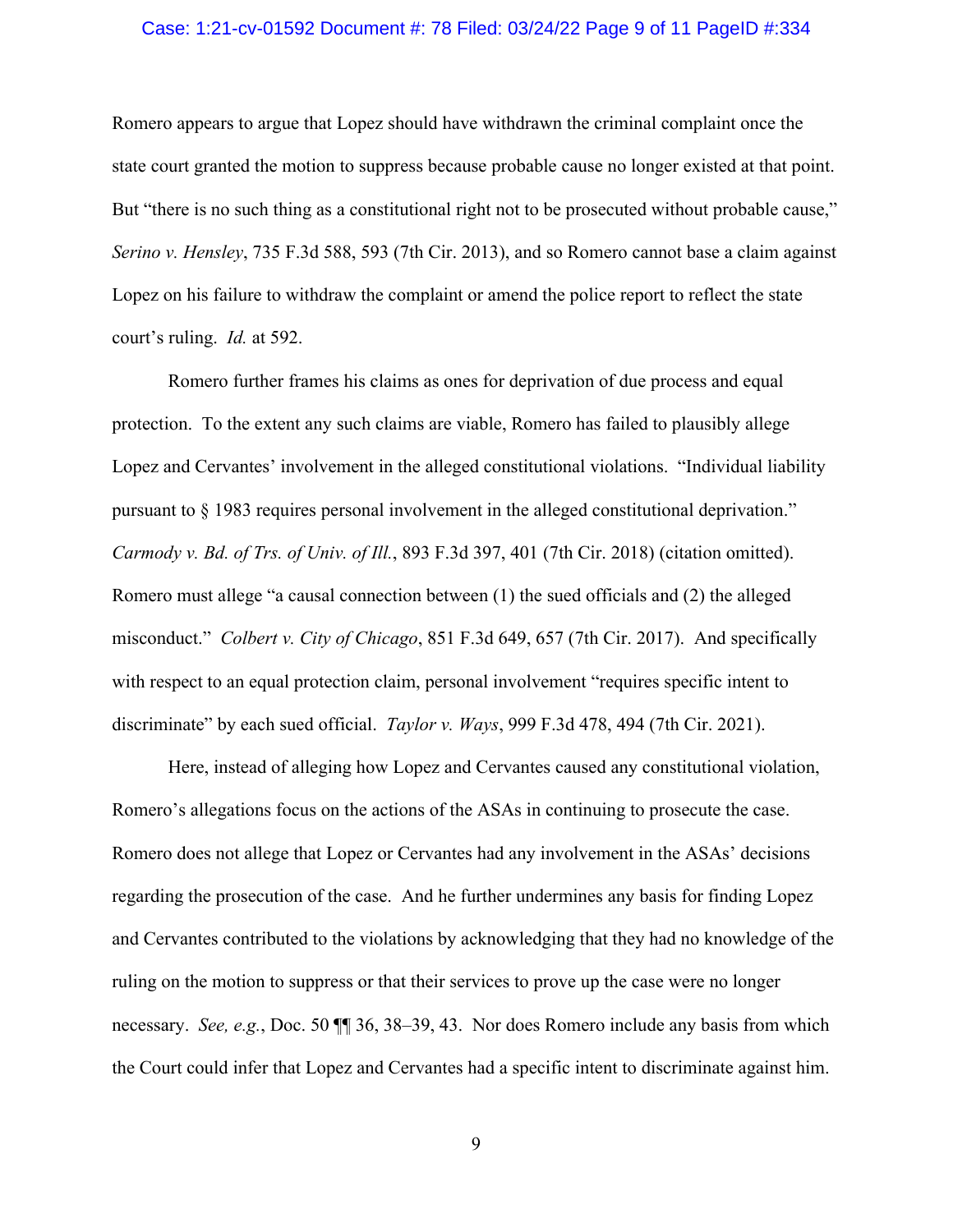#### Case: 1:21-cv-01592 Document #: 78 Filed: 03/24/22 Page 10 of 11 PageID #:335

Therefore, because Romero has failed to include any allegations suggesting Lopez or Cervantes' personal involvement in the alleged violations, Romero cannot proceed against them.

#### **B. Claim Against the City**

Although the City cannot be held liable under § 1983 based on *respondeat superior*, *Rossi v. City of Chicago*, 790 F.3d 729, 737 (7th Cir. 2015), pursuant to *Monell*, a plaintiff can sue a municipality under  $\S$  1983 when the municipality's policy or practice was the "moving" force of the constitutional violation." *Monell*, 436 U.S. at 694. To state a *Monell* claim against the City, Romero must allege (1) an express policy that, when enforced, causes a constitutional violation; (2) a widespread practice that, although not authorized by written law or express municipal policy, is so permanent and well-settled as to constitute a custom or usage with the force of law; or (3) a constitutional injury caused by a person with final policymaking authority. *McCormick v. City of Chicago*, 230 F.3d 319, 324 (7th Cir. 2000). Romero appears to advance a claim under the second prong, alleging that the City failed to properly train its police officers to avoid constitutional violations. This requires Romero to "plead factual content that allows the court to draw the reasonable inference" that the City had a custom or practice of failing to properly train its employees, *McCauley v. City of Chicago*, 671 F.3d 611, 616 (7th Cir. 2011) (quoting *Iqbal*, 556 U.S. at 678), and that the inadequate training amounted to "deliberate indifference to the rights of persons with whom the police come into contact," *City of Canton v. Harris*, 489 U.S. 378, 388 (1989).

"Although a municipality may be directly liable for constitutional violations by its officers when the municipality evinces a deliberate indifference to the rights of the plaintiff by failing to train adequately its officers to prevent the violation, there can be no liability under *Monell* for failure to train when there has been no violation of the plaintiff's constitutional